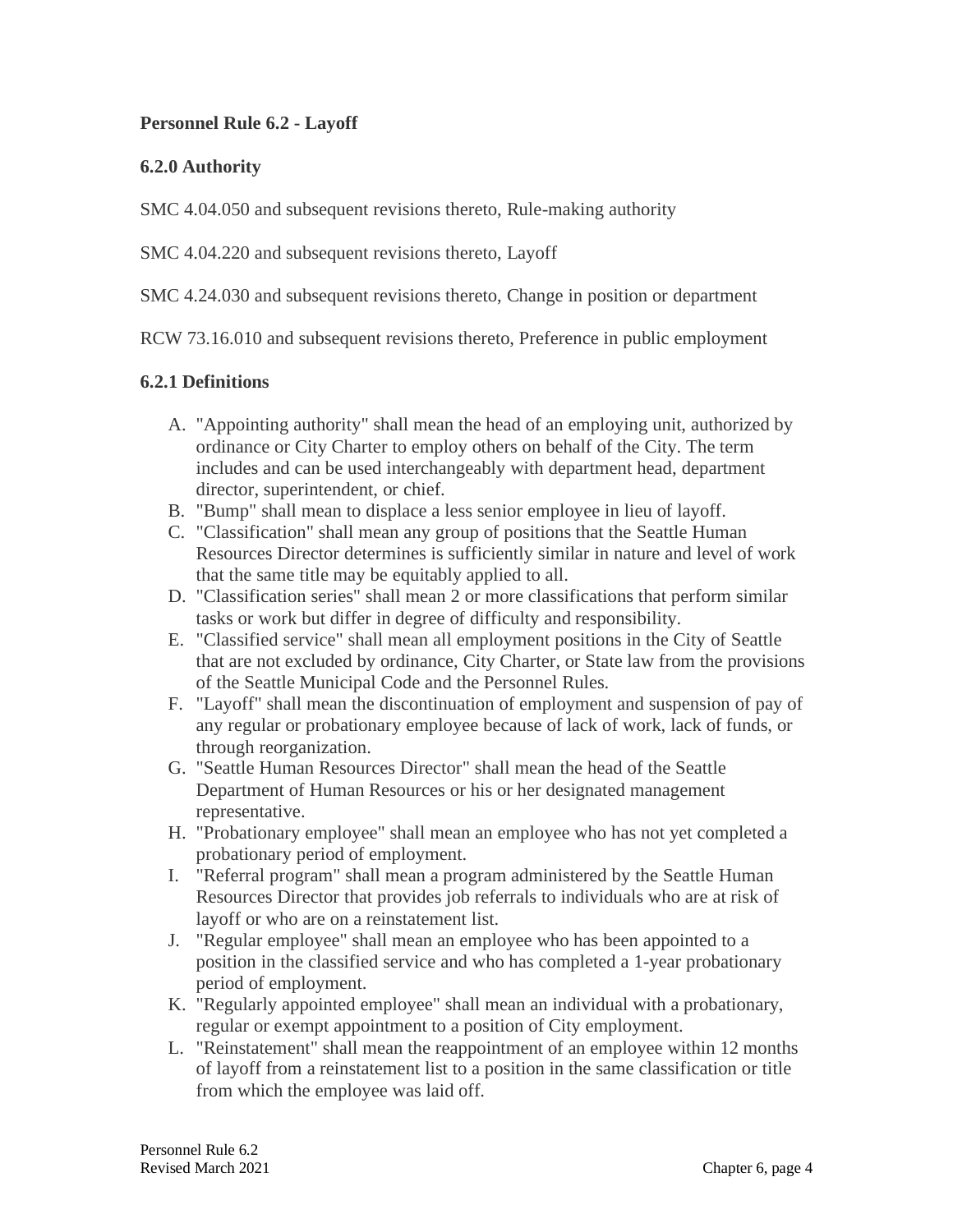- M. "Seniority" shall mean a regular employee's length of continuous service, based on total straight-time regular pay hours, in his or her present classification and all higher classifications since original appointment to the present classification.
- N. "Standing" shall mean the classification in which an employee accrues service credit for layoff purposes.
- O. "Status" shall mean the condition of being probationary, trial service, or regular in the current classification.
- P. "Step Progression Pay Program" shall mean a compensation system that provides for salary progression based on length of service.
- Q. "Straight-time regular pay hours" shall mean all hours up to 40 per workweek for which an employee is compensated.
- R. "Temporary worker" shall mean an individual who is employed to fill a temporary, emergency or short-term need, with no guaranteed minimum number of hours of employment.
- S. "Trial Service" shall mean a 12-month trial period of employment for a regular employee who has completed a probation period and who is subsequently appointed to a position in another classification.
- T. "Trial Service Employee" shall mean an employee who has not yet completed a period of trial service.
- U. "Veterans' preference" shall mean preference for retention in employment of any honorably discharged soldier, sailor or marine who is a veteran of any war of the United States, or of any military campaign for which a campaign ribbon shall have been awarded, the widow or widower of same, and/or the spouse of an honorably discharged veteran who has a service-connected permanent and total disability.

# **6.2.2 Application of this Rule**

- A. The provisions of this Rule apply to employees who are regularly appointed to positions in the classified service.
- B. For regularly appointed employees who are represented under the terms of a collective bargaining agreement, this Rule prevails except where it conflicts with the collective bargaining agreement, any memoranda of agreement or understanding signed pursuant to the collective bargaining agreement, or any established and recognized practice relative to the members of the bargaining unit.
- C. Except as specifically provided, this Rule does not apply to individuals hired by the City on a temporary, intermittent or seasonal basis, or for a work schedule of fewer than 20 hours per week; nor does it apply to individuals hired under contract to the City.
- D. This Rule does not apply to individuals who are employed under the terms of a grant that includes layoff provisions that conflict with this Rule.
- E. Appointing authorities may establish written policies and procedures for the implementation and administration of this Rule to facilitate the management of the personnel system within their employing units, provided that such policies and procedures do not conflict with the provisions of this Rule.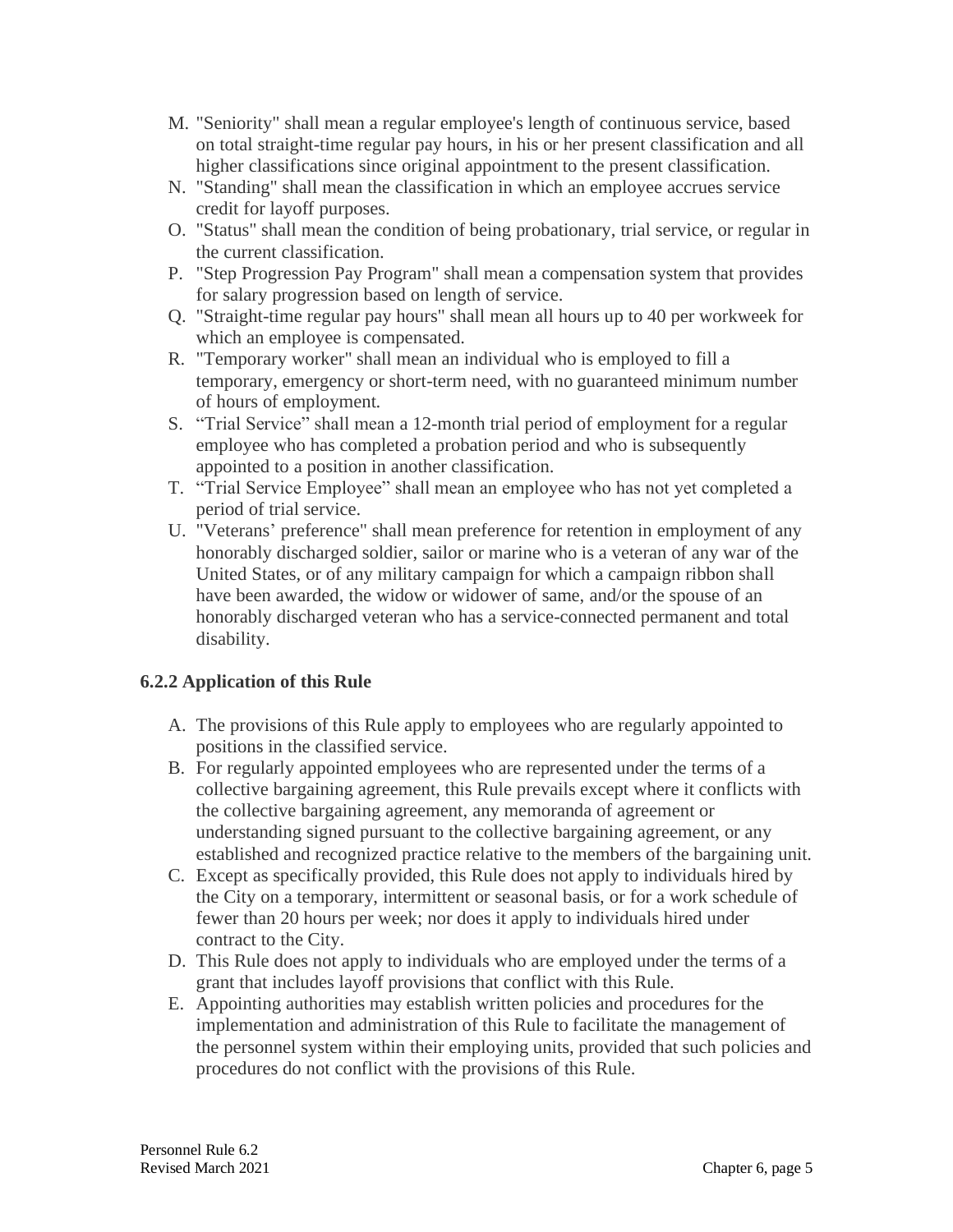### **6.2.3 Conditions of Layoff**

- A. A condition of layoff exists when an employing unit must abrogate or unfund a position of employment in the classified service, and there are no vacant funded positions in the classification or title within the employing unit.
- B. A management-initiated reduction in scheduled work hours shall not constitute a layoff unless the reduction is to less than 20 hours per workweek.

## **6.2.4 Order of Layoff**

- A. Within an employing unit, in a given classification affected by layoff, the order of layoff of employees shall be as follows:
	- 1. Probationary employees;
	- 2. Trial service employees who cannot be reverted in accordance with Personnel Rule 4.1.8 C (1);
	- 3. Regular employees

Temporary workers shall be separated prior to the layoff of any probationary, trial service, or regular employee in the same employing unit and classification or title.

Among probationary or trial service employees, order of layoff shall be at the discretion of the appointing authority.

Among regular employees, order of layoff shall be in the order of seniority; the employee with the least seniority being laid off first.

- B. After completion of the probationary period, service credit for purposes of seniority will be given for the length of continuous service in the employee's present classification and all higher classifications since original regular appointment to the present classification. Unpaid absences for active duty training or mobilization with the United States Armed Forces shall not be deducted from an employee's seniority.
- C. In case of a tie among employees with equal seniority in the affected classification, any employee who qualifies for veterans' preference shall be retained over an employee who does not qualify for veterans' preference. Where ties continue to exist after application of veterans' preference, order of layoff shall be at the discretion of the appointing authority.

#### **6.2.5 Out-of-Order Layoff**

A. Upon a showing by the appointing authority that the operating needs of an employing unit require such action, the Seattle Human Resources Director may authorize an exception to the normal order of layoff and the retention in active employment of any employee who has some critically necessary special experience, training or skill.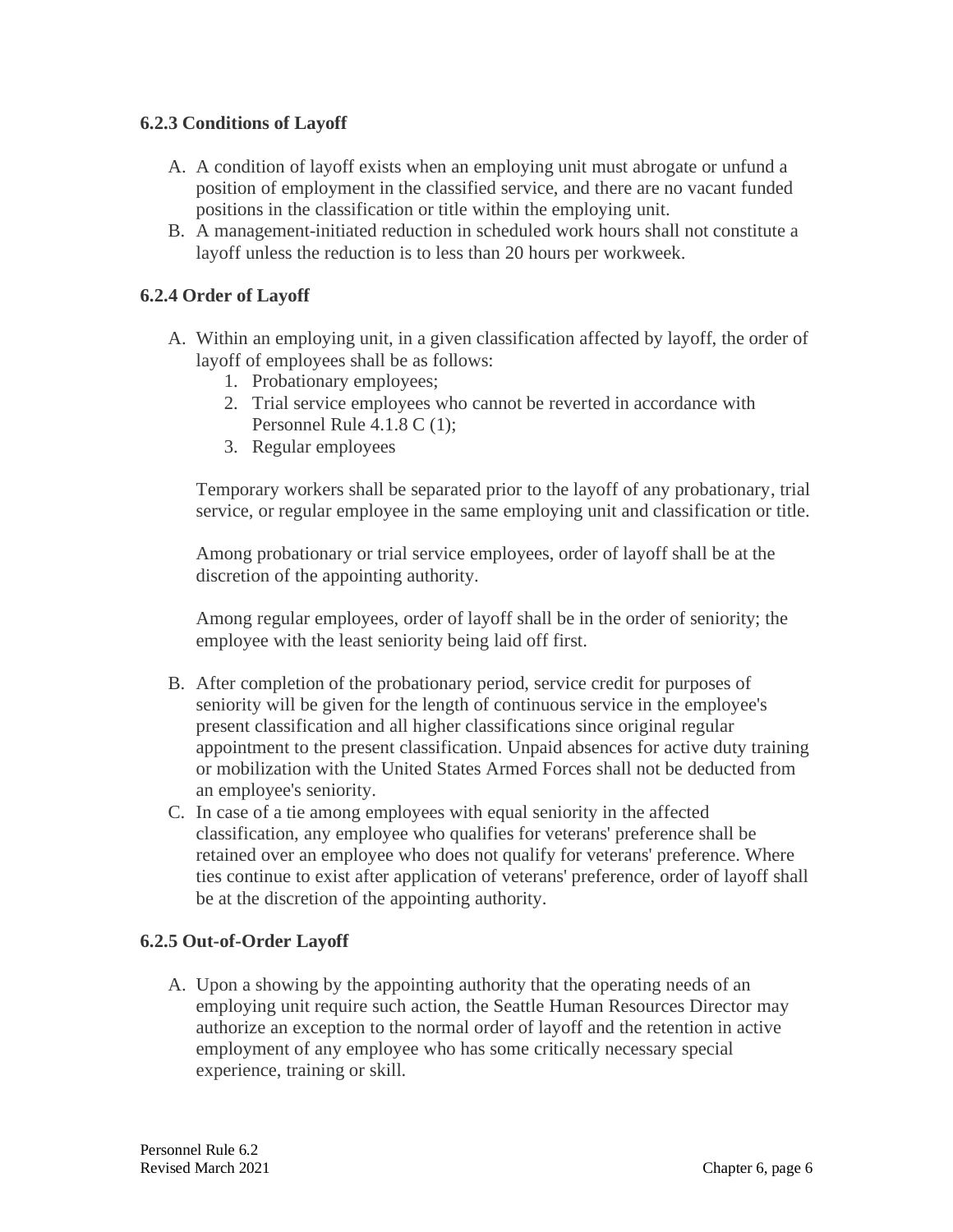- B. A written request for an out-of-order layoff, signed by the appointing authority, shall be accompanied by documentation that shows that the employee who would be retained over the more senior employee was recruited specifically for his or her special experience, training or skill; or has been specially trained by the employing unit to fulfill a critical business need of his or her position.
- C. In addition, a request for an out-of-order layoff must include compelling evidence that the more senior employee does not possess the special experience, training or skill required to perform the work of the position and could not be expected to satisfactorily perform the work of the position within a reasonable period of time.
- D. If the Seattle Human Resources Director approves the retention of the least senior employee, the more senior employee shall be allowed to bump the next least senior employee, continuing in sequential order as necessary until the Seattle Human Resources Director determines that the more senior employee has the required skills to satisfactorily perform the work of the position within a reasonable period of time.

## **6.2.6 Procedure for Layoff**

- A. The appointing authority or designated management representative shall request from the Seattle Human Resources Director an order of layoff for the incumbents of the position(s), by classification, affected by the layoff and the effective date of layoff. The Seattle Human Resources Director shall provide to the appointing authority an order of layoff for the affected classification(s).
- B. The order of layoff shall show each affected employee's length of continuous service in the classification as determined by the Seattle Human Resources Director based upon the employee's regular straight-time pay hours, projected through close of business on the effective date of the layoff. The appointing authority shall notify the Seattle Human Resources Director if any employee's relative position on the order of layoff is subject to change prior to its implementation as a result of a change in work hours, unpaid leave of absence, etc.
- C. Upon approval of the authorizing legislation or direction by the appropriate authority, the appointing authority or designated management representative shall officially notify an affected employee that his or her position is being abrogated or unfunded and he or she is subject to layoff on the effective date of such action.
- D. Where regular or trial service employment is terminated by layoff, when possible, 30 calendar days notice shall be given the affected employee(s), and at least 15 calendar days notice shall be given unless:
	- 1. Delaying the layoff would cause the employing unit to exceed its revenue for personal services for the affected work program; or
	- 2. The layoff is 1 of a number of layoffs and delaying the layoff would cause serious financial detriment to the City; or
	- 3. The layoff is caused by fire, storm damage, earthquake, destruction of property, strike, or any other such event that could not reasonably have been foreseen, or by peremptory state or federal legislation.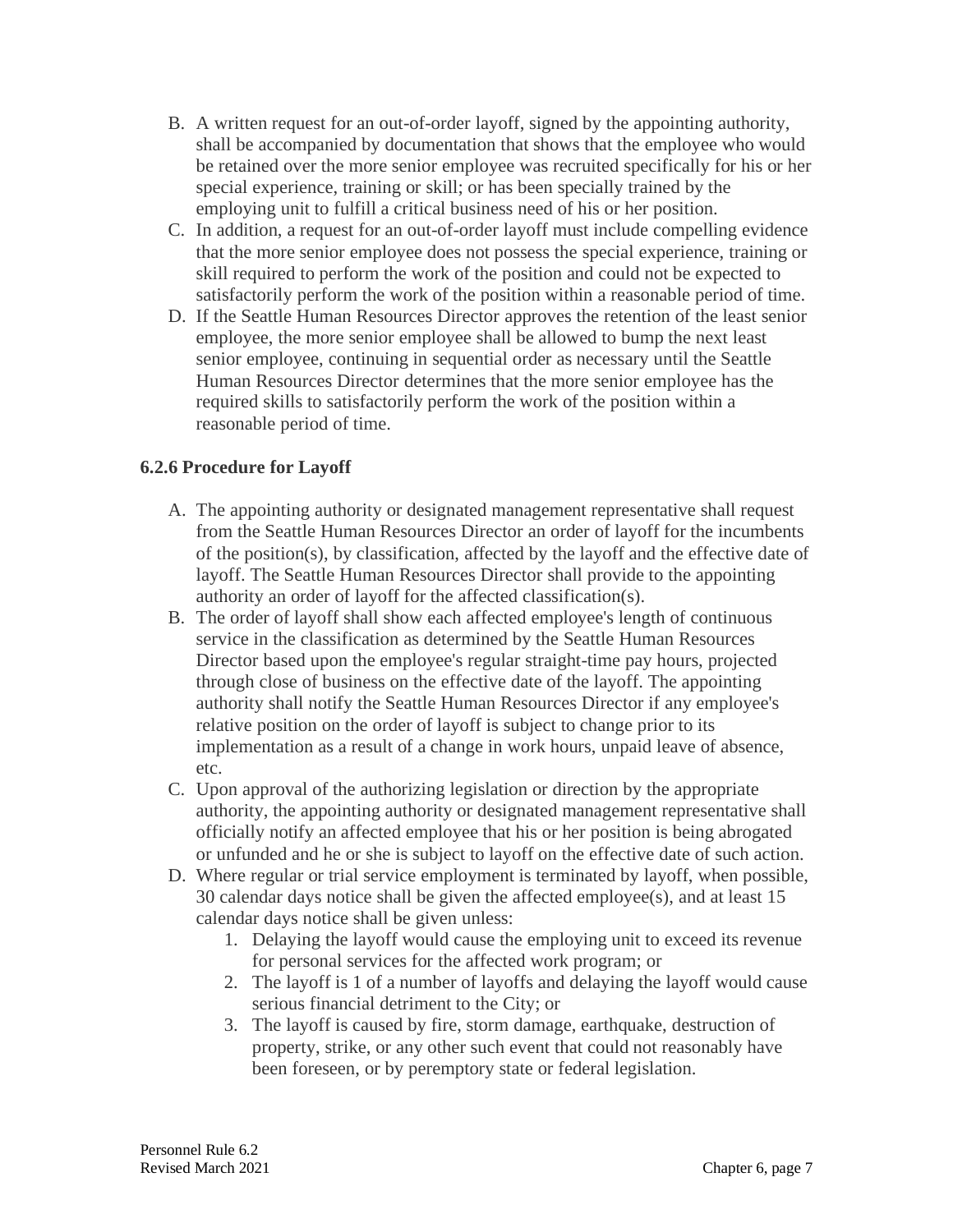Nothing in this Rule shall preclude transfer in accordance with Rule 4.3.5 or reduction in accordance with Rule 4.3.3.

- E. Upon receiving formal notification of layoff, the affected employee(s) shall, within 3 working days, submit an option selection form to the appointing authority specifying his or her irrevocable selection of 1 of the following options insofar as the option is available:
	- 1. Transfer to avoid layoff (bumping) within the employing unit to the position held by the least senior employee in the same classification as the employee who has received notification of layoff; or
	- 2. Accept layoff with placement of the employee's name on a reinstatement list for the classification from which laid off.
- F. Failure of the employee to submit a completed option form to the appointing authority or designated management representative within 3 working days shall be construed as a resignation unless another time limit is approved by the appointing authority.
- G. The appointing authority or designated management representative may give an affected employee informal notification before a proposed action is finalized that the action may result in the employee's layoff. The employee is not obligated to select an option as provided in Rule 6.2.6 (E) until he or she receives formal notification of layoff. An employee who has received informal notification shall be eligible to participate in any formal referral program(s).

# **6.2.7 Employee Options for Transfer To Avoid Layoff (Bumping)**

- A. Within the same employing unit, any regular employee subject to being laid off may displace the employee who has least seniority in the displacing employee's classification.
- B. The least-senior regular employee or a trial service employee who cannot be reverted in accordance with Personnel Rule 4.1.8 C (1) who is laid off or is displaced pursuant to Rule 6.2.7 A may displace the employee having the least seniority in the next lower classification in the same classification series when (1) the displacing employee has had an appointment to such lower classification, and (2) the employee to be sequentially displaced has less length of service than the displacing employee.

#### **6.2.8 Referral Programs**

- A. The Seattle Human Resources Director may establish programs for the referral of employees who have been informally or formally notified of pending layoff, or who have been laid off, to appropriate employment positions.
- B. The appointing authority or a designated management representative shall certify employee eligibility to participate in referral programs by submitting an official nomination to the Seattle Human Resources Director.
- C. Each employee who participates in a referral program shall be responsible for meeting all the terms and conditions of participation.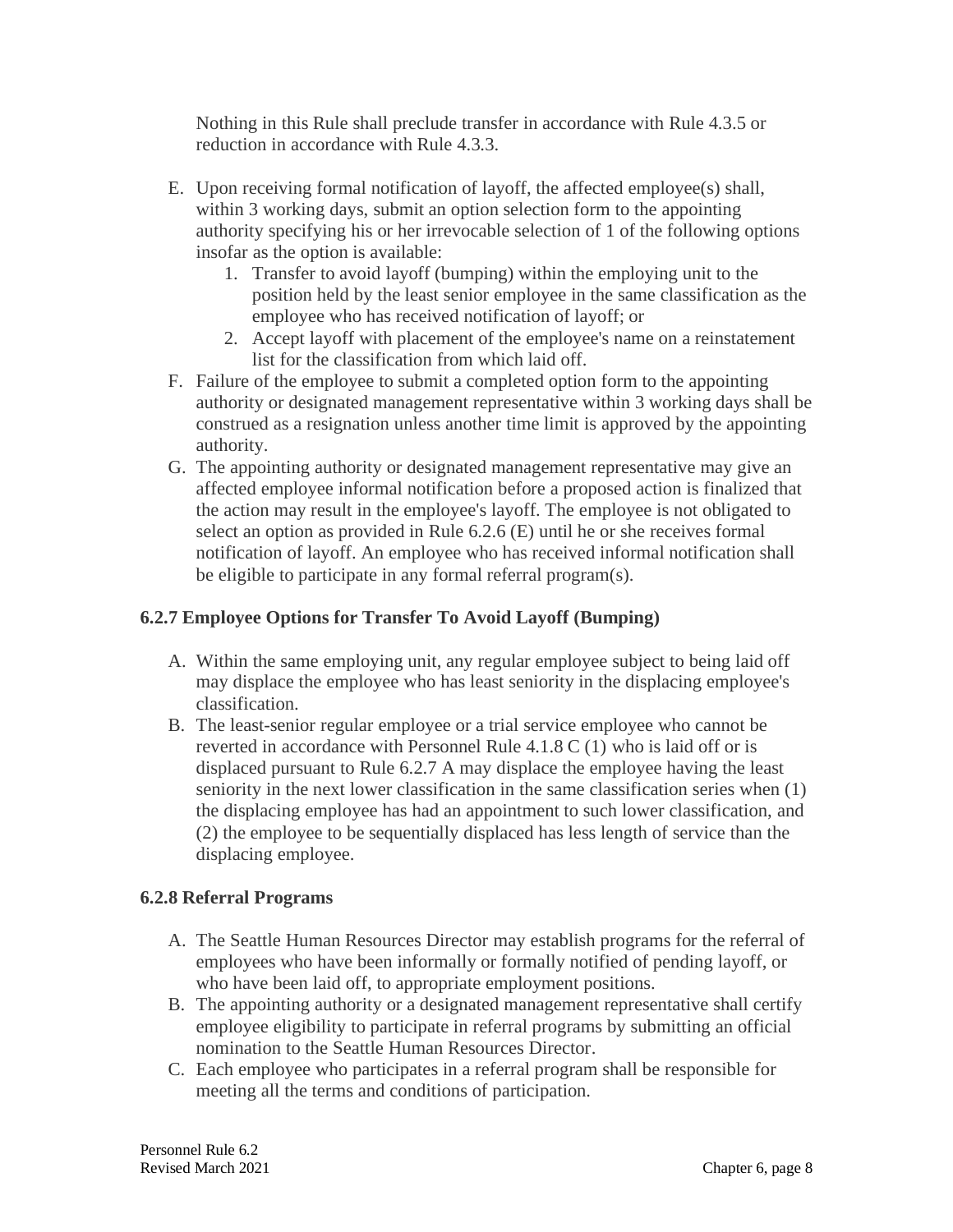- D. The Seattle Human Resources Director may refer eligible employees to positions that have a maximum pay rate that is equivalent to or lower than the maximum pay rate associated with the position from which the employee will be or has been laid off.
- E. Eligibility for participation in a referral program ends 12 months after actual layoff.

## **6.2.9 Reinstatement**

- A. The Seattle Human Resources Director shall establish and maintain for 12 months following layoff a reinstatement list for any classification or title from which City employees have been laid off, and shall provide it to any employing unit that has a position vacancy in a classification for which a reinstatement list exists. The appointing authority shall appoint an employee from the reinstatement list to fill the available position.
	- 1. If there is more than 1 eligible employee on the reinstatement list for a particular classification, the appointing authority shall conduct a selection process and appoint from among all eligible employees.
	- 2. The appointing authority may refuse to appoint an eligible employee from a reinstatement list only with the Seattle Human Resources Director's concurrence that the employee is not qualified for the available position. The employee shall remain eligible for reinstatement for the term of the list.
- B. An employee who is reinstated shall:
	- 1. Be placed at the salary step in effect at the time of his or her layoff, with combined service counting toward progression to the next step, if he or she is appointed to a position in the Step Progression Pay Program.
	- 2. Have his or her seniority in the classification, from the time of original appointment to the classification to the time of layoff, restored.
	- 3. Have his or her accumulated and unused sick leave balance restored.
	- 4. Earn vacation at the accrual rate that was in effect at the time of his or her layoff, with combined service counting toward progression to the next increment in accrual rate.
	- 5. If the employee closed his or her account with the City Employees' Retirement System upon layoff, be eligible to redeposit in the City Employees' Retirement Fund an amount equal to that which he or she withdrew, plus interest, subject to any rules established by the Retirement Board.
- C. An employee who refuses an offer of employment shall be removed from the reinstatement list unless his or her continued eligibility is approved by the Seattle Human Resources Director.
- D. An employee who accepts appointment to a position in a classification or title other than that to which he or she has reinstatement rights shall be removed from the reinstatement list.